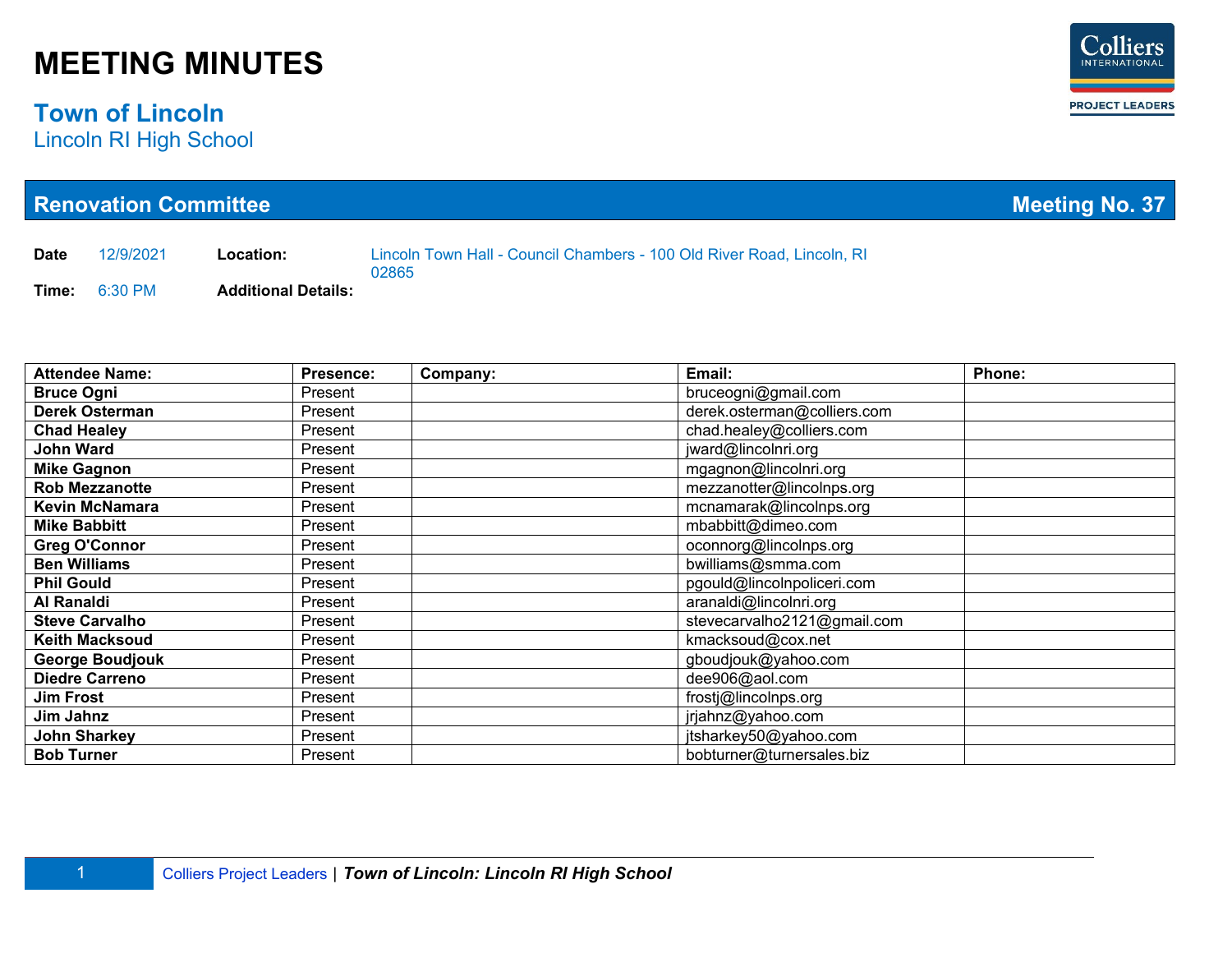

| <b>Tiffany Smith</b>  | Present | smitht@lincolnps.org | <b>PROJECT LEADERS</b> |
|-----------------------|---------|----------------------|------------------------|
| <b>Andrew Barkley</b> | Present | abarkley@rgb.net     |                        |
| <b>Tony Desisto</b>   | Present | tony@adlawllc.net    |                        |
| John Picozzi          | Present | jpiclsc@cox.net      |                        |

#### **Agenda:**

| Item# | Name                                  |
|-------|---------------------------------------|
|       | <b>Meeting Minutes</b>                |
| 2     | Review Status of Punchlist Completion |
| 3     | Requisitions                          |

These minutes are intended to reflect the important issues and action items as discussed at the meeting on the referenced date. If there are any discrepancies, please respond by email to **chad.healey@colliers.com** within one week of publication.

| <b>Name</b>                                    | Item $#$ | <b>Item Date</b> | <b>Description</b>                                                                                                                                                                                                                                                                                                                                                                                                                                                                                                                                                                                                                                                                                                                              | Responsible             | <b>Target</b><br>Complete | <b>Status</b>              |
|------------------------------------------------|----------|------------------|-------------------------------------------------------------------------------------------------------------------------------------------------------------------------------------------------------------------------------------------------------------------------------------------------------------------------------------------------------------------------------------------------------------------------------------------------------------------------------------------------------------------------------------------------------------------------------------------------------------------------------------------------------------------------------------------------------------------------------------------------|-------------------------|---------------------------|----------------------------|
|                                                |          |                  |                                                                                                                                                                                                                                                                                                                                                                                                                                                                                                                                                                                                                                                                                                                                                 |                         |                           |                            |
| Meeting<br><b>Minutes</b>                      | 1.1      |                  | Meeting Minutes from the 12-02-21 Meeting were approved tonight.<br>Contingent on a revision to the minutes that notes why the committee<br>voted to proceed with a single court design and "only if it meets the<br>required regulation which needs to be confirmed".                                                                                                                                                                                                                                                                                                                                                                                                                                                                          | Renovation<br>Committee | 12/9/2021                 | Closed                     |
| Review<br>Status of<br>Punchlist<br>Completion | 2.1      |                  | Colliers provided their latest punch list for the building which includes all<br>of the previously listed separately "ongoing issues". Combined as<br>requested by the committee at the most recent meeting. Mr. Babbitt<br>requested that Item #005 (regarding the lack of pitch towards the floor<br>drains in the auto shop) be noted as "Open" still rather than "Closed" as<br>he was not able to attend the meeting where this was previously voted<br>on. Mr. Babbitt noted a couple of codes that should be referenced<br>regarding these drains. Codes 406.45 & code 418.5 of the Uniform<br>Plumbing Code. The committee requested that a copy of the minutes<br>from the 08-05-21 SBC Meeting where the floor drains were last voted | Colliers                |                           | For<br>Information<br>Only |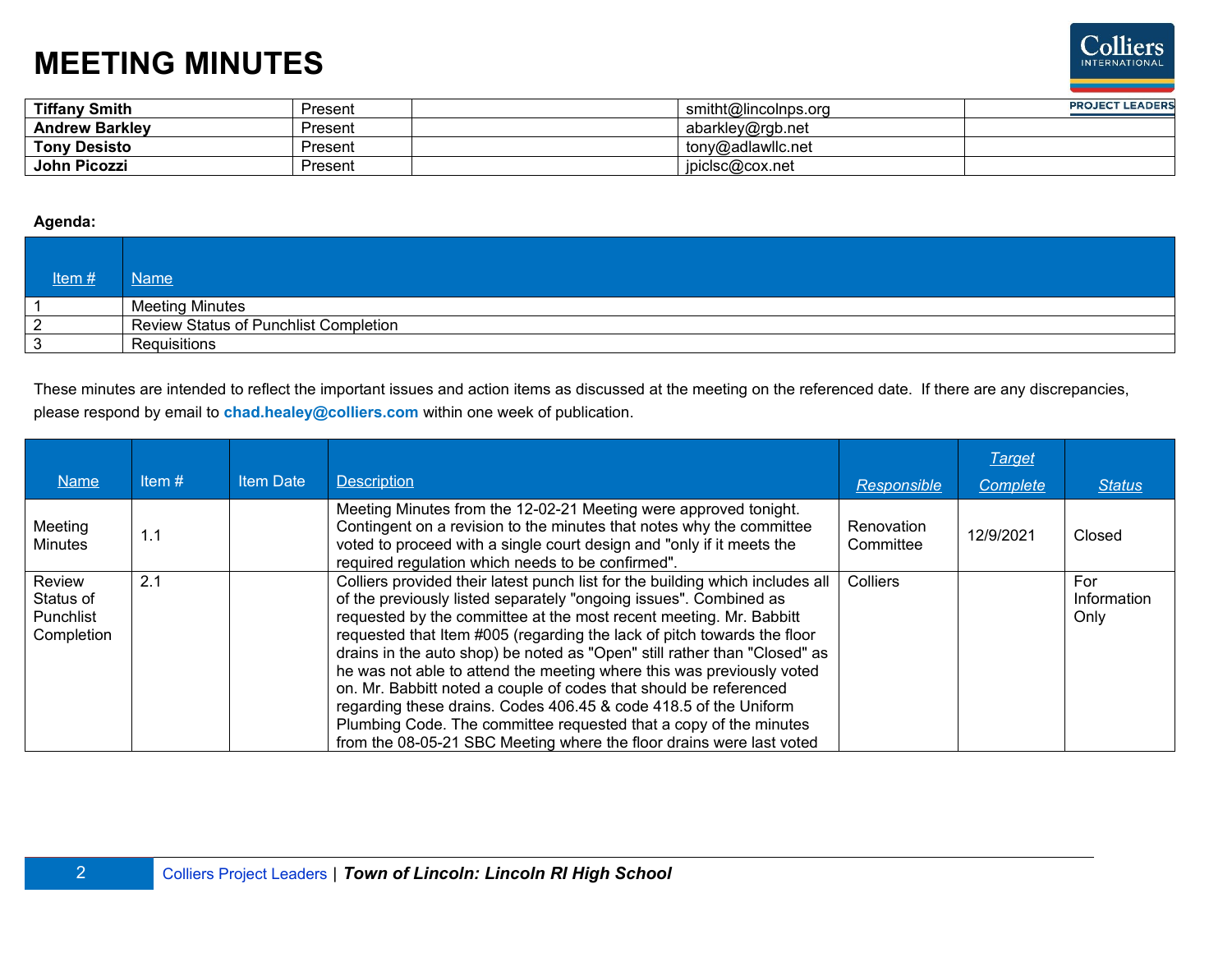

| <b>Name</b>                                   | Item# | <b>Item Date</b> | <b>Description</b>                                                                                                                                                                                                                                                                                                                                                                                                                                                                                                                                                                                                                                                                                                                                                                                                                                                                                                                                                                                                                                                                                                                                                                                                              | Responsible             | Target<br>Complete | <b>Status</b> |
|-----------------------------------------------|-------|------------------|---------------------------------------------------------------------------------------------------------------------------------------------------------------------------------------------------------------------------------------------------------------------------------------------------------------------------------------------------------------------------------------------------------------------------------------------------------------------------------------------------------------------------------------------------------------------------------------------------------------------------------------------------------------------------------------------------------------------------------------------------------------------------------------------------------------------------------------------------------------------------------------------------------------------------------------------------------------------------------------------------------------------------------------------------------------------------------------------------------------------------------------------------------------------------------------------------------------------------------|-------------------------|--------------------|---------------|
|                                               |       |                  | on as well as the latest Construction Contingency update be emailed to<br>the committee following this meeting.<br>Item #006 regarding the heat concerns in the auto and wood shops was<br>also discussed and both Colliers and SMMA provided updates<br>regarding their recent investigation into the temp concerns. Colliers had<br>taken trends through to earlier this morning to try and diagnose the<br>concerns raised the day before (Wednesday - 12/8) that the temp never<br>increased beyond 66 degrees and was generally closer to 64<br>throughout the day. The trends reflect a discrepancy with how the<br>system was supposed to react before later correcting itself. This<br>brought cold air directly from outside into the space without treating it.<br>While the issue fixed itself, the team will continue to look into why this<br>happened in the first place so that it can be avoided going forward.<br>ASHRAE denotes meeting temperature as the range of 68-72 degrees<br>within the space. The system met temperature earlier today and didn't<br>repeat the issue it had from the day before. Colliers will trend the DOAS<br>unit itself, as requested by SMMA to further diagnose this system. |                         |                    |               |
| Solicitor's<br>Request for<br>Town<br>Council | 3.1   |                  | The Town Solicitor, Tony DeSisto, was invited to this meeting and<br>requested a vote to have the Town Council address the matter of<br>paying Gilbane or not paying Gilbane for Reqs #42 & 43 through his<br>involvement and further investigation. The committee approved having<br>Tony review this matter further with Gilbane directly and take legal<br>recourse as needed to resolve the issue of Gilbane stopping work<br>beginning Friday, 12/17. Colliers noted that any requests from Gilbane<br>to speak with them on this matter will be deferred to Tony DeSisto.<br>A similar vote was later taken to have Tony work directly with Gilbane<br>and the Town Council to resolve the disagreement over whether the<br>Final Property Survey is owned by Gilbane per contract or whether they<br>will perform the work only if able to draw from Construction<br>Contingency. The committee and Tony DeSisto noted that they feel the<br>work is owed under contract and the Gilbane may not proceed with<br>funding this work through Construction Contingency.                                                                                                                                                     | Renovation<br>Committee |                    | In Progress   |